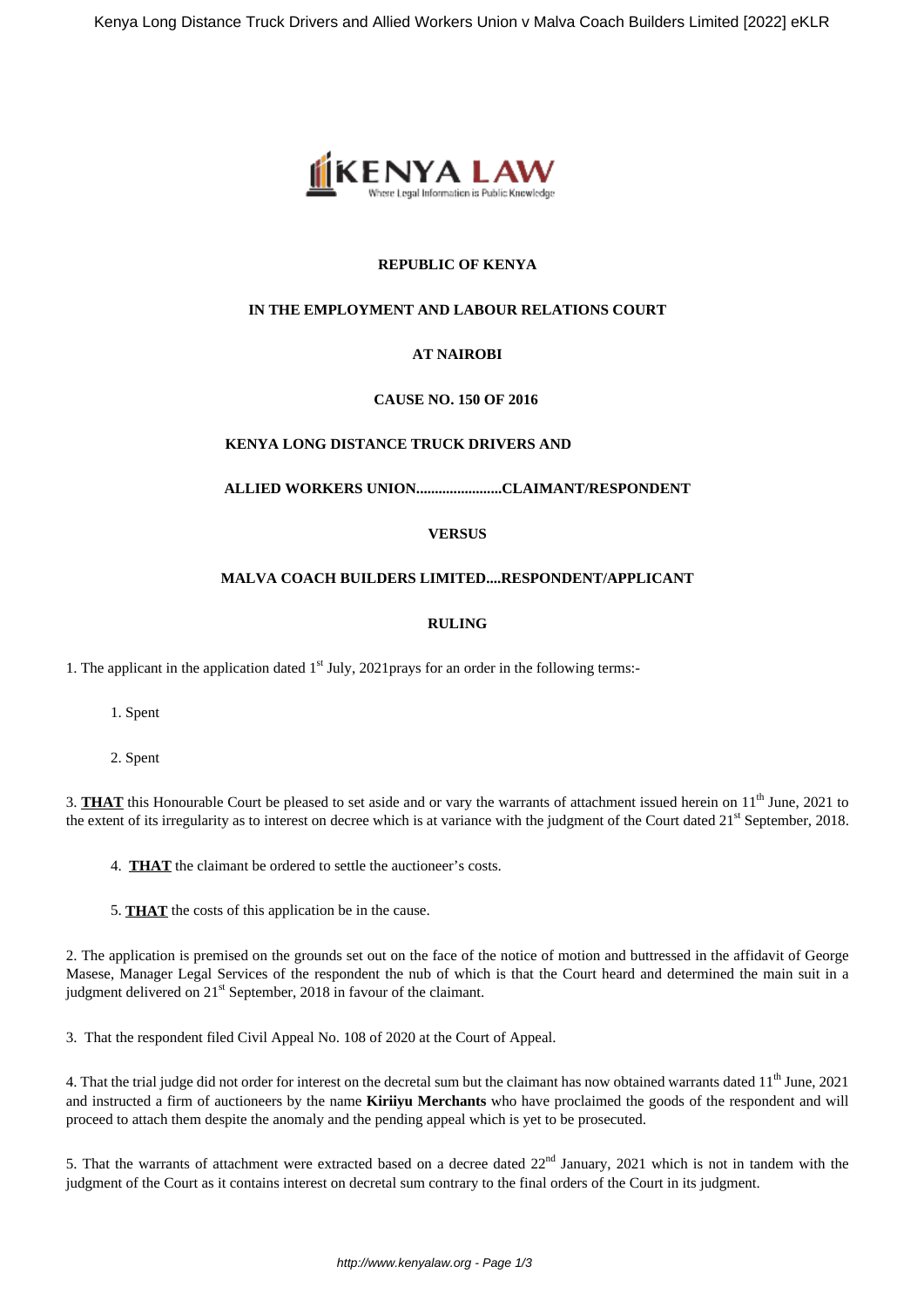6. That the application be granted as prayed.

7. The application is opposed by a replying affidavit of **Nicholas Mbugua** sworn to on 6<sup>th</sup> July, 2021 in which he deposes that the claimant obtained judgment in its favour on 21st September, 2018 against the respondent.

8. That though the judgment did not award interest, Hon. Nduma, J. heard application dated 3<sup>rd</sup> December, 2020 and allowed the same on 20<sup>th</sup> January, 2021 since the application was unopposed.

9. That the effect of the ruling was to award interest to the decretal sum from the date of judgment till payment in full. That pursuant to the ruling the claimant requested the Deputy Registrar to draw the decree for the terminal dues of the 9 reinstated employees duly calculated by the respondent and the decree is regular and not irregular as alleged by the applicant or at all. That the applicant did not oppose the tabulation set out in the application which was granted exparte and the ruling has not been set aside. That no appeal has been filed against the ruling of Nduma, J. dated 20<sup>th</sup> January, 2021.

10. That the Court is *functus officio* having dealt with a previous application of the same nature dealing with stay of execution on the same grounds as in the present application.

11. That the application be dismissed with costs.

12. The parties filed their respective submissions which the Court has fully considered.

13. The Court has carefully considered the Rulings by Hon. Justice Mbaru, J. delivered on 6<sup>th</sup> May, 2021 in respect of application dated  $26<sup>th</sup>$  January, 2021 in which the respondent/applicant sought for orders that:-

### *(a)* **There be stay of proceedings pending hearing and determination of the pending appeal.**

#### **(b) There be stay of execution pending hearing and determination of the pending appeal.**

#### **(c) Costs be in the cause**.

14. The Court considered the application and found:-

**"stay of execution orders should be issued on good foundation. Following judgment herein on 21st September, 2018, it is now over 3 years and 6 months. The delay apparent, to issue stay of execution at this stage would be to visit injustice upon the claimant who has since moved and secured a decree with full knowledge of the respondent and who failed to file any responses and the Court has since allowed such application for the issuance of the decree herein."**

15. The present application deals with the same matters that were determined in this application by Mbaru, J. The same is a gross abuse of Court process since nothing new is before the Court for determination.

16. Furthermore, the computation upon which the decree has been drawn is in terms of the ruling of Nduma, J. on 20<sup>th</sup> January, 2021

17. The application is dismissed with costs.

# **DATED AND DELIVERED AT NAIROBI (VIRTUALLY) THIS 20TH DAY OF JANUARY, 2022**

# **MATHEWS N. NDUMA**

# **JUDGE**